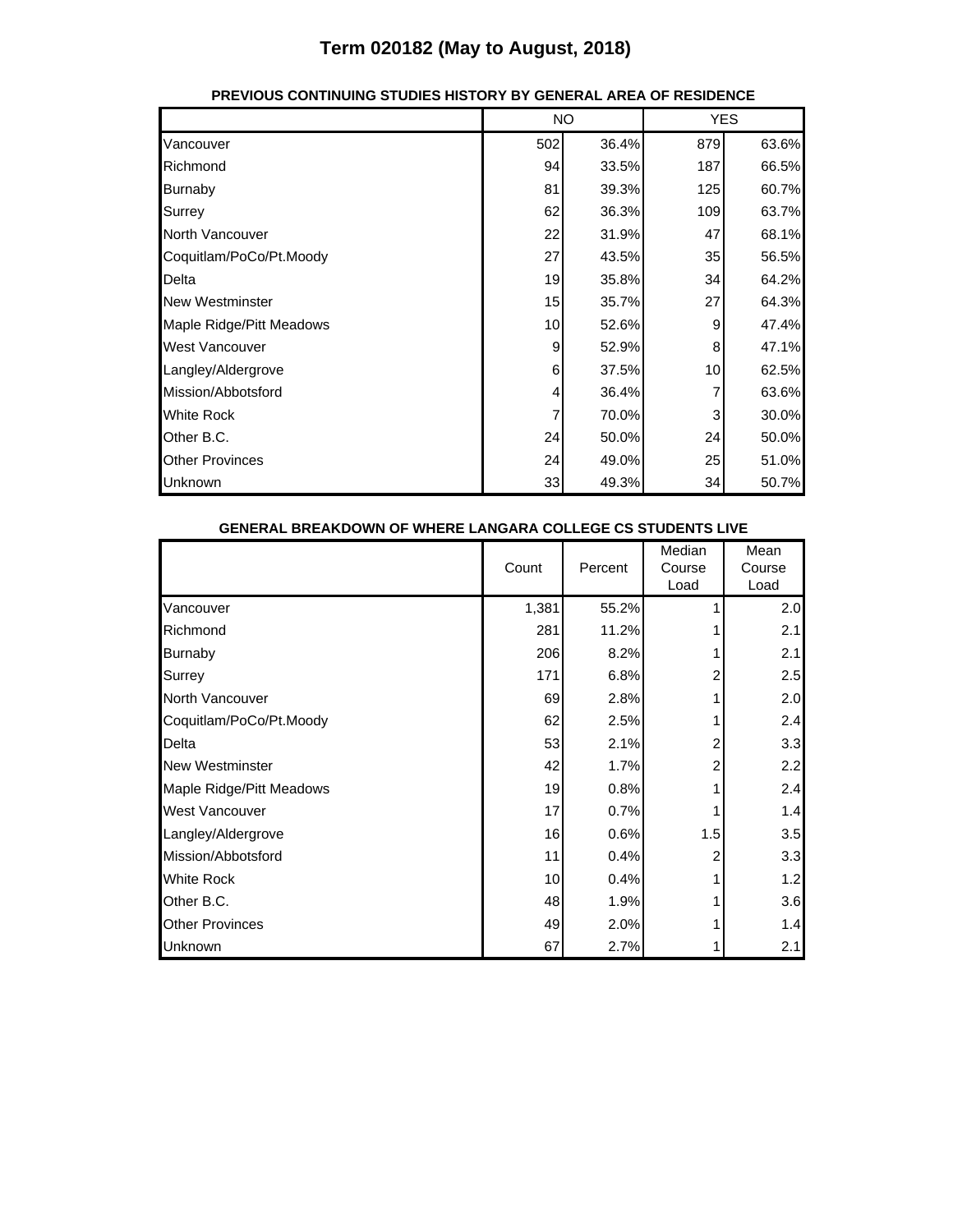| Vancouver      | V5K- Vancouver (North Hastings Sunrise)                                                                                                                                                                           | 24           |
|----------------|-------------------------------------------------------------------------------------------------------------------------------------------------------------------------------------------------------------------|--------------|
|                | V5L- Vancouver (North Grandview Woodland)                                                                                                                                                                         | 21           |
|                | V5M- Vancouver (South Hastings Sunrise)                                                                                                                                                                           | 31           |
|                | V5N- Vancouver (South Grandview Woodland)                                                                                                                                                                         | 67           |
|                | V5P- Vancouver (Victoria Fraserview)                                                                                                                                                                              | 105          |
|                | V5R- Vancouver (South Renfrew Collingwood)                                                                                                                                                                        | 116          |
|                | V5S- Vancouver (Killarney)                                                                                                                                                                                        | 76           |
|                | V5T- Vancouver (East Mount Pleasant)                                                                                                                                                                              | 37           |
|                | V5V- Vancouver (West Kensington Cedar Cottage)                                                                                                                                                                    | 66           |
|                | V5W- Vancouver (SE Riley Park Little Mountain / North Sunset)                                                                                                                                                     | 71           |
|                | V5X- Vancouver (SE Oakridge / South Sunset)                                                                                                                                                                       | 130          |
|                | V5Y- Vancouver (West Mount Pleasant)                                                                                                                                                                              | 55           |
|                | V5Z- Vancouver (East Fairview / South Cambie)                                                                                                                                                                     | 61           |
|                | V6A- Vancouver (Strathcona / Downtown Eastside)                                                                                                                                                                   | 16           |
|                | V6B- Vancouver (NE Downtown / Yaletown)                                                                                                                                                                           | 53           |
|                | V6C- Vancouver (Waterfront / Coal Harbour / Canada Place)                                                                                                                                                         | 11           |
|                | V6E- Vancouver (SE West End / Davie Village)                                                                                                                                                                      | 46           |
|                | V6G- Vancouver (NW West End / Stanley Park)                                                                                                                                                                       | 31           |
|                | V6H- Vancouver (West Fairview / Granville Island)                                                                                                                                                                 | 26           |
|                | V6J- Vancouver (NW Shaughnessy / East Kitsilano)                                                                                                                                                                  | 33           |
|                | V6K- Vancouver (Central Kitsilano / Greektown)                                                                                                                                                                    | 34           |
|                | V6L- Vancouver (NW Arbutus Ridge / NE Dunbar Southlands)<br>V6M- Vancouver (South Shaughnessy / SE Arbutus Ridge)<br>V6N- Vancouver (West Kerrisdale / Musqueam)<br>V6P- Vancouver (SE Kerrisdale / West Marpole) |              |
|                |                                                                                                                                                                                                                   |              |
|                |                                                                                                                                                                                                                   |              |
|                |                                                                                                                                                                                                                   |              |
|                | V6R- Vancouver (West Kitsilano / West Point Grey / Jericho)                                                                                                                                                       | 26           |
|                | V6S- Vancouver (NW Dunbar Southlands / Chaldecutt)                                                                                                                                                                | 14           |
|                | V6T- Vancouver (UBC)                                                                                                                                                                                              | 18           |
|                | V6Z- Vancouver (SW Downtown)                                                                                                                                                                                      | 28           |
|                | Undeclared                                                                                                                                                                                                        | $\mathbf{1}$ |
| Richmond       | V6V- Richmond Northeast                                                                                                                                                                                           | 12           |
|                | V6W- Richmond Southeast                                                                                                                                                                                           | 3            |
|                | V6X- Richmond North                                                                                                                                                                                               | 74           |
|                | V6Y- Richmond Central                                                                                                                                                                                             | 71           |
|                | V7A- Richmond South                                                                                                                                                                                               | 26           |
|                | V7B- Richmond (Sea Island / YVR)                                                                                                                                                                                  | 2            |
|                | V7C- Richmond Northwest                                                                                                                                                                                           | 50           |
|                | V7E- Richmond Southwest                                                                                                                                                                                           | 43           |
| <b>Burnaby</b> | V3N- Burnaby (East Big Bend / Edmonds)                                                                                                                                                                            | 14           |
|                | V5A- Burnaby (Lake City / Burnaby Mountain)                                                                                                                                                                       | 21           |
|                | V5B- Burnaby (Parkcrest Aubrey / Ardingley Sprott)                                                                                                                                                                | 14           |
|                | V5C- Burnaby (Burnaby Heights / Willingdon Heights)                                                                                                                                                               | 22           |
|                | V5E- Burnaby (Kingsway Beresford)                                                                                                                                                                                 | 25           |
|                | V5G- Burnaby (Cascade Schou / Douglas Gilpin)                                                                                                                                                                     | 26           |
|                | V5H- Burnaby (Maywood / Windsor)                                                                                                                                                                                  | 56           |
|                | V5J- Burnaby (Suncrest / West Big Bend)                                                                                                                                                                           | 28           |

#### **DETAILED BREAKDOWN OF WHERE LANGARA COLLEGE CS STUDENTS LIVE**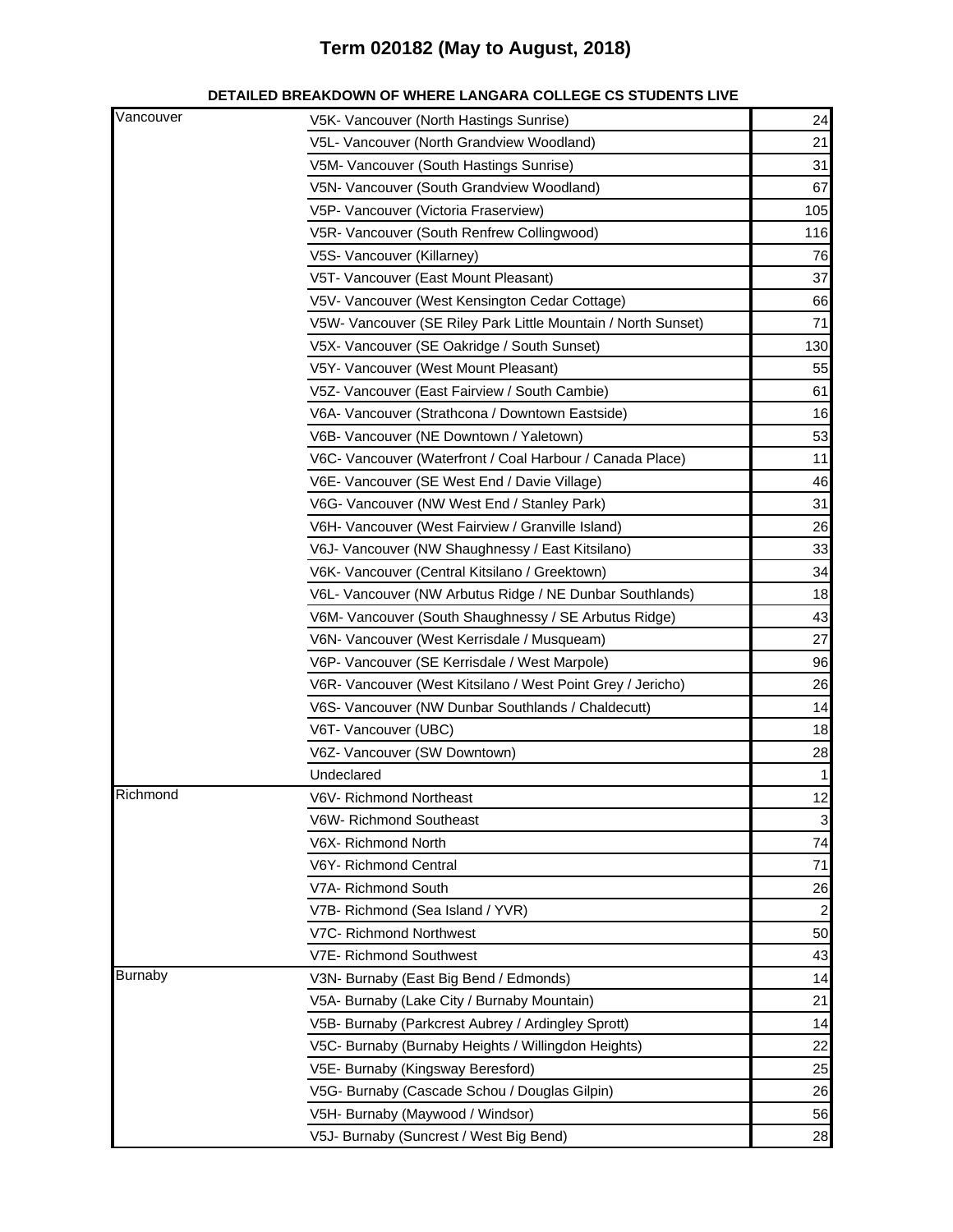| Surrey                   | V3R- Surrey North                      | 13               |
|--------------------------|----------------------------------------|------------------|
|                          | V3S- Surrey East                       | 30               |
|                          | V3T- Surrey Inner Northwest            | 25               |
|                          | V3V- Surrey Outer Northwest            | 24               |
|                          | V3W- Surrey Upper West                 | 23               |
|                          | V3X- Surrey Lower West                 | 9                |
|                          | V3Z- Surrey Lower East                 | $\boldsymbol{8}$ |
|                          | V4A- Surrey Southwest                  | 12               |
|                          | V4N- Surrey Northeast                  | 23               |
|                          | V4P- Surrey South                      | $\mathbf{3}$     |
|                          | Undeclared                             | $\mathbf{1}$     |
| North Vancouver          | V7G- North Vancouver Outer East        | 8                |
|                          | V7H- North Vancouver Inner East        | 6                |
|                          | V7J- North Vancouver East Central      | $6 \,$           |
|                          | V7K- North Vancouver North Central     | $\mathbf{2}$     |
|                          | V7L- North Vancouver South Central     | 15               |
|                          | V7M- North Vancouver Southwest Central | 10               |
|                          | V7N- North Vancouver Northwest Central | 8                |
|                          | V7P- North Vancouver Southwest         | $\overline{9}$   |
|                          | V7R- North Vancouver Northwest         | 5 <sub>l</sub>   |
| Coquitlam/PoCo/Pt.Moody  | V3B- Port Coquitlam Central            | 13               |
|                          | V3C- Port Coquitlam South              | 11               |
|                          | V3E- Coquitlam North                   | 10               |
|                          | V3H- Port Moody                        | 13               |
|                          | V3J- Coquitlam North                   | 11               |
|                          | V3K- Coquitlam South                   |                  |
| Delta                    | V4C- Delta Northeast                   | 20               |
|                          | V4E- Delta East                        | 6                |
|                          | V4K- Delta Northwest                   | 17               |
|                          | V4L- Delta Southeast                   | $\mathbf{3}$     |
|                          | V4M- Delta Southwest                   | $\overline{7}$   |
| <b>New Westminster</b>   | V3L- New Westminster Northeast         | 16               |
|                          | V3M- New Westminster Southwest         | 26               |
| Maple Ridge/Pitt Meadows | V2W- Maple Ridge East                  | 1                |
|                          | V2X- Maple Ridge West                  | $6 \,$           |
|                          | V3Y- Pitt Meadows                      | 6                |
|                          | V4R- Maple Ridge Northwest             | 6                |
| <b>West Vancouver</b>    | V7S- West Vancouver North              | $\overline{4}$   |
|                          | V7T- West Vancouver Southeast          | $\vert$          |
|                          | V7V- West Vancouver South              | $6 \,$           |
|                          | V7W- West Vancouver West               | $\mathbf{3}$     |
| Langley/Aldergrove       | V1M- Langley Township North            | $\mathbf{3}$     |
|                          | V2Y- Langley Township Northwest        | $\vert$          |
|                          | V2Z- Langley Township Southwest        | $\mathbf{2}$     |
|                          | V3A- Langley City                      | $\overline{4}$   |
|                          | V4W- Langley Township East             | $\mathbf{2}$     |
|                          | Undeclared                             | $\mathbf{1}$     |
|                          |                                        |                  |